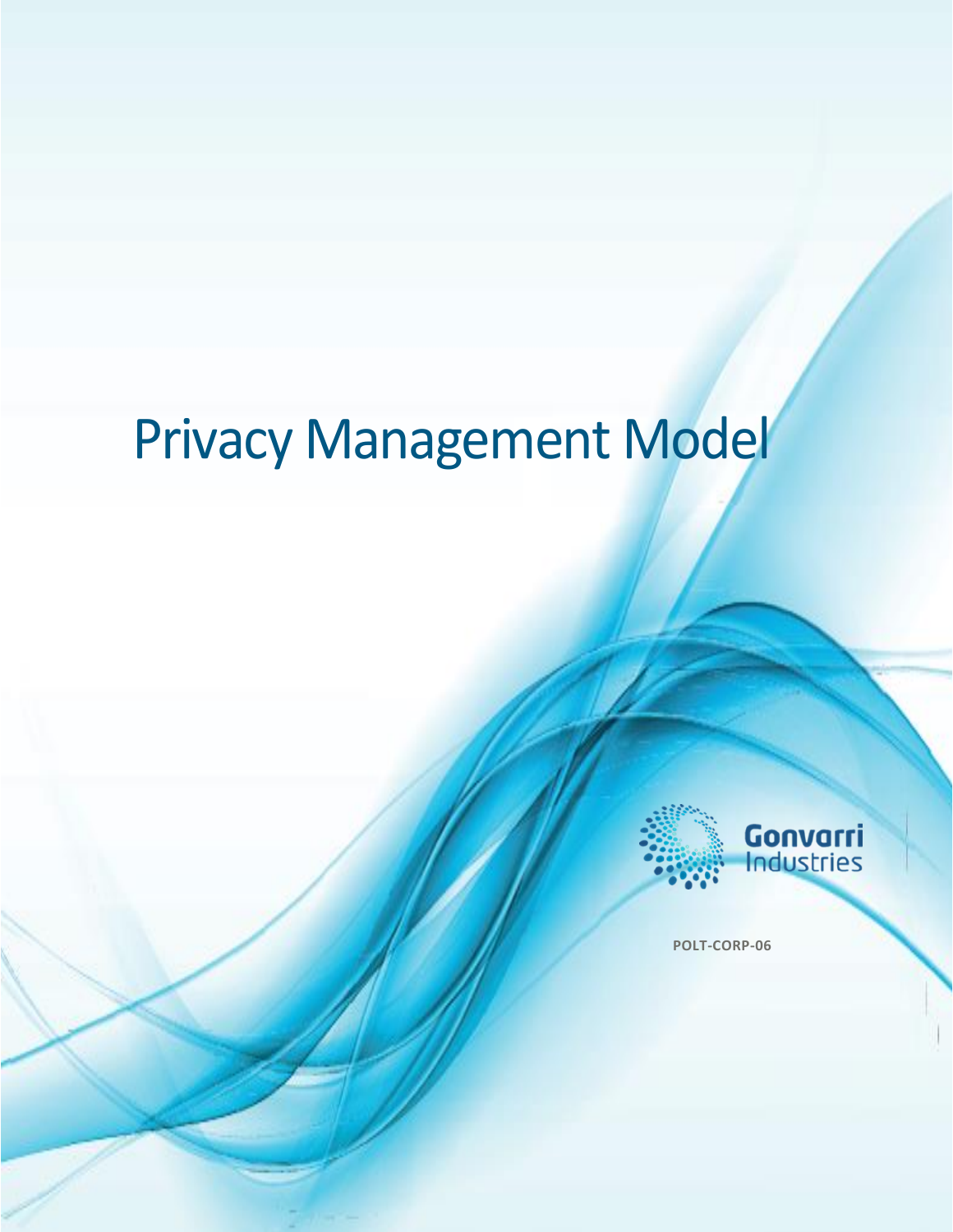### **Content:**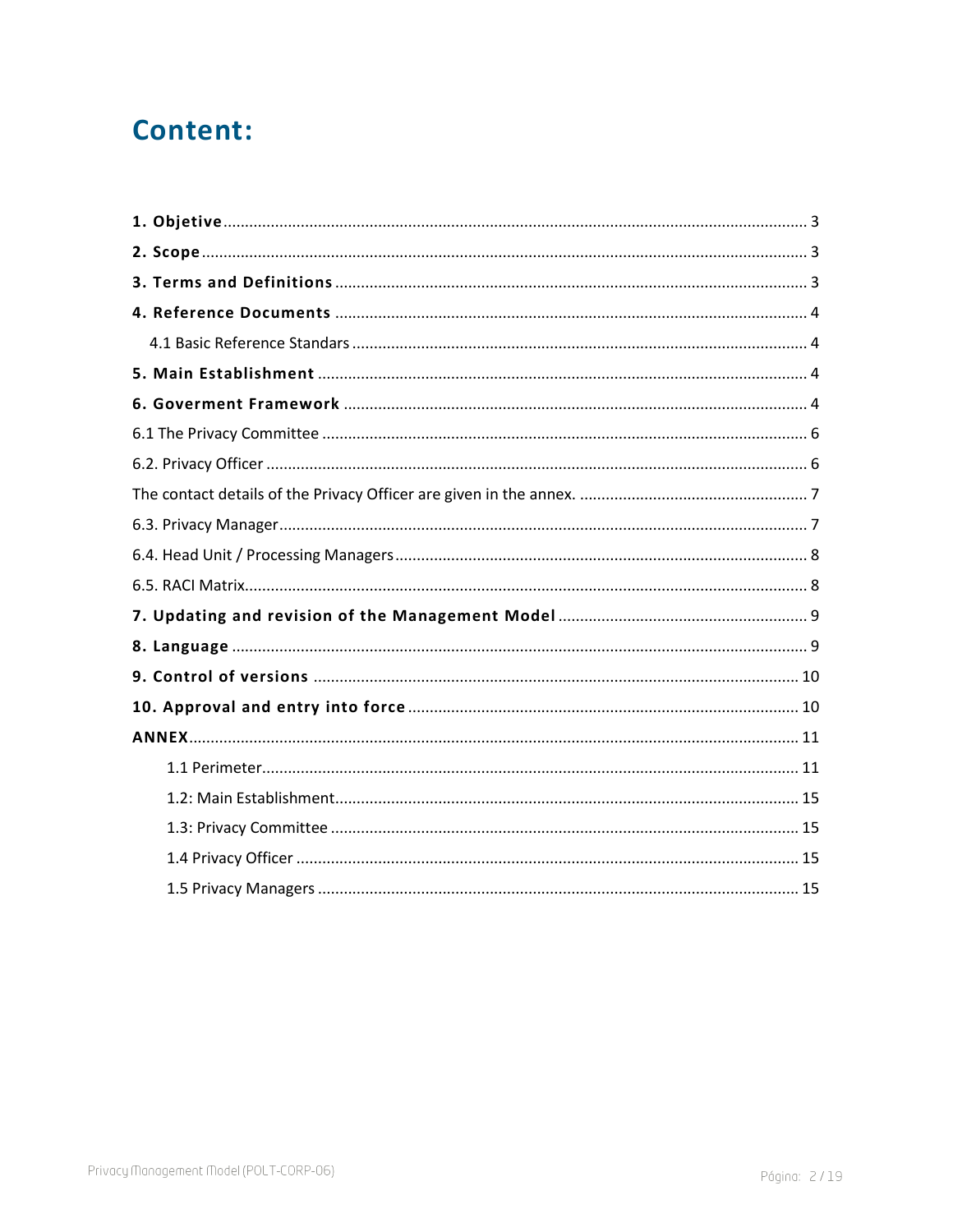# <span id="page-2-0"></span>**1. Objetive**

The purpose of this document is to establish the Privacy Management Model at Gonvarri Industries (hereinafter, GI) in order to comply with the requirements established by the GDPR and the different regulatory developments applicable in each of the countries of the European Union where GI operates.

## <span id="page-2-1"></span>**2. Scope**

The GI Privacy Management Model is applicable to all fully or partially automated processing of personal data, as well as to non-automated processing of personal data contained in or intended to be included in a file.

Likewise, this Privacy Management Model applies to the processing of personal data in the context of the activities of a GI establishment in the European Union, regardless of whether the processing takes place in the European Union or not.

The Annex to this document details the list of companies in the European Union within the perimeter of GI activity.

## <span id="page-2-2"></span>**3. Terms and Definitions**

The following definitions apply:

- **Personal data:** any information about an identified or identifiable natural person. An identifiable natural person is any person whose identity can be established, directly or indirectly, in particular by means of an identifier, such as a name, an identification number, location data, an online identifier or one or more elements of that person's physical, physiological, genetic, psychological, economic, cultural or social identity.
- **Processing:** any operation or set of operations carried out on personal data or sets of personal data, whether or not by automated means, such as collection, recording, organisation, structuring, storage, adaptation or modification, extraction, consultation, use, communication by transmission, dissemination or any other form of enabling access, collation or interconnection, limitation, erasure or destruction.
- **File:** any structured set of personal data, accessible according to specific criteria, whether centralised, decentralised or distributed on a functional or geographical basis.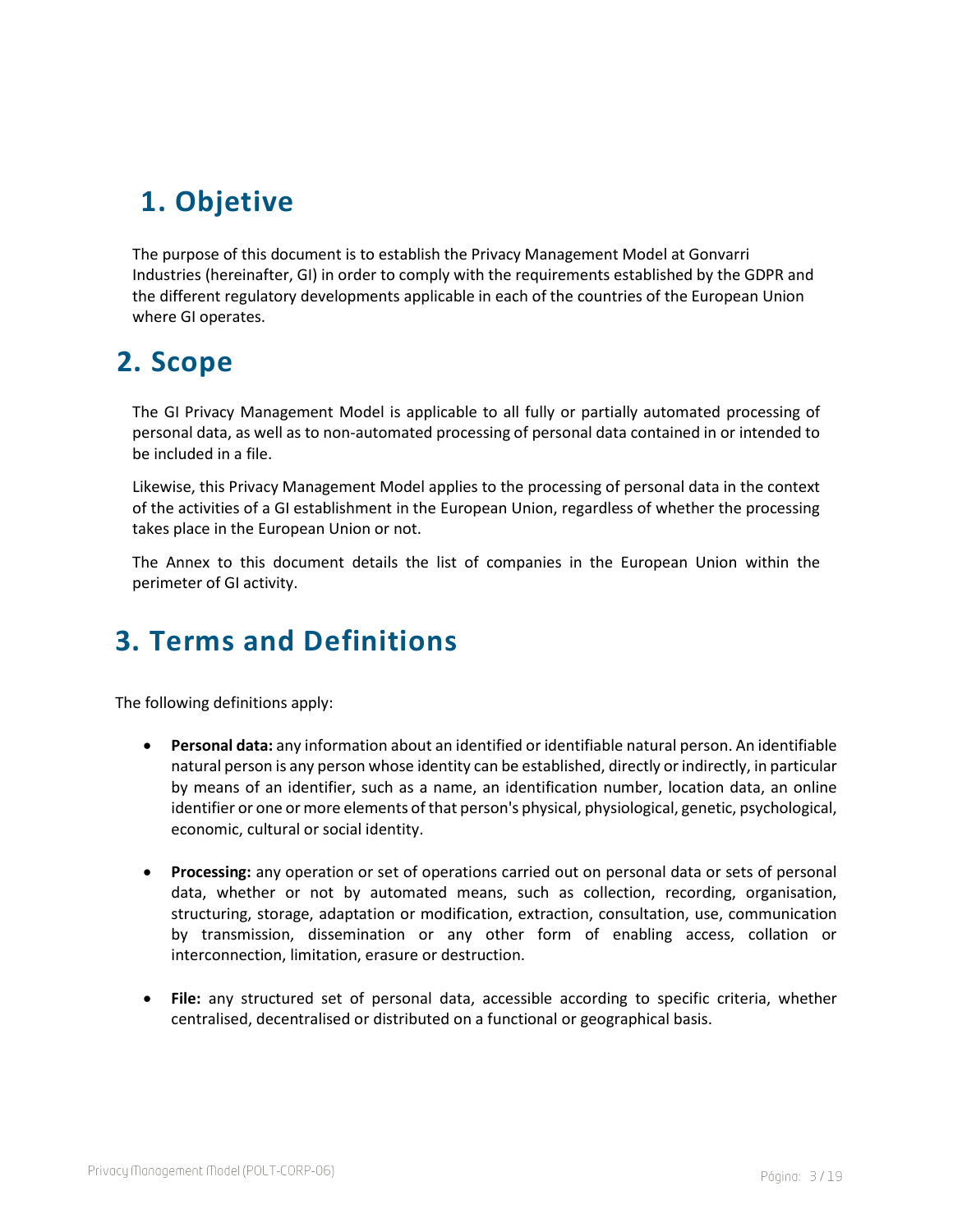# <span id="page-3-0"></span>**4. Reference Documents**

#### <span id="page-3-1"></span>4.1 Basic Reference Standars

- REGULATION (EU) 2016/679 OF THE EUROPEAN PARLIAMENT AND OF THE COUNCIL of 27 April 2016 on the protection of individuals with regard to the processing of personal data and on the free movement of such data and repealing Directive 95/46/EC (hereinafter referred to as the General Data Protection Regulation - GDPR).
- The different local laws applied in each member country of the European Union as a complement to the RGPD

### <span id="page-3-2"></span>**5. Main Establishment**

GSS, as Data Controller and/or Data Processor with establishments in more than one Member State of the European Union, must establish a Principal Establishment.

- **Data controller:** the natural or legal person who, alone or together with others, determines the purposes and means of processing.
- **Processor:** the natural or legal person who processes personal data on behalf of the controller.

In this context, the establishment where decisions on the purposes and means of the processing of personal data are made has been designated as the main establishment of GSS, with the power to enforce such decisions on the other establishments that make up GSS.

Details of the establishment are given in the Annex.

### <span id="page-3-3"></span>**6. Goverment Framework**

With a view to managing privacy within GSS, a Governance Framework has been established consisting of the following bodies, figures and roles:

- **Privacy Committee,** made up of the following people: IT, Legal, HR and Compliance.
- **Privacy Officer,** who reports functionally to the Privacy Committee.
- **Privacy manager,** at the factory or facility level, who reports functionally to the Privacy Officer.
- **Head of units responsible** for the processing of factories or installations.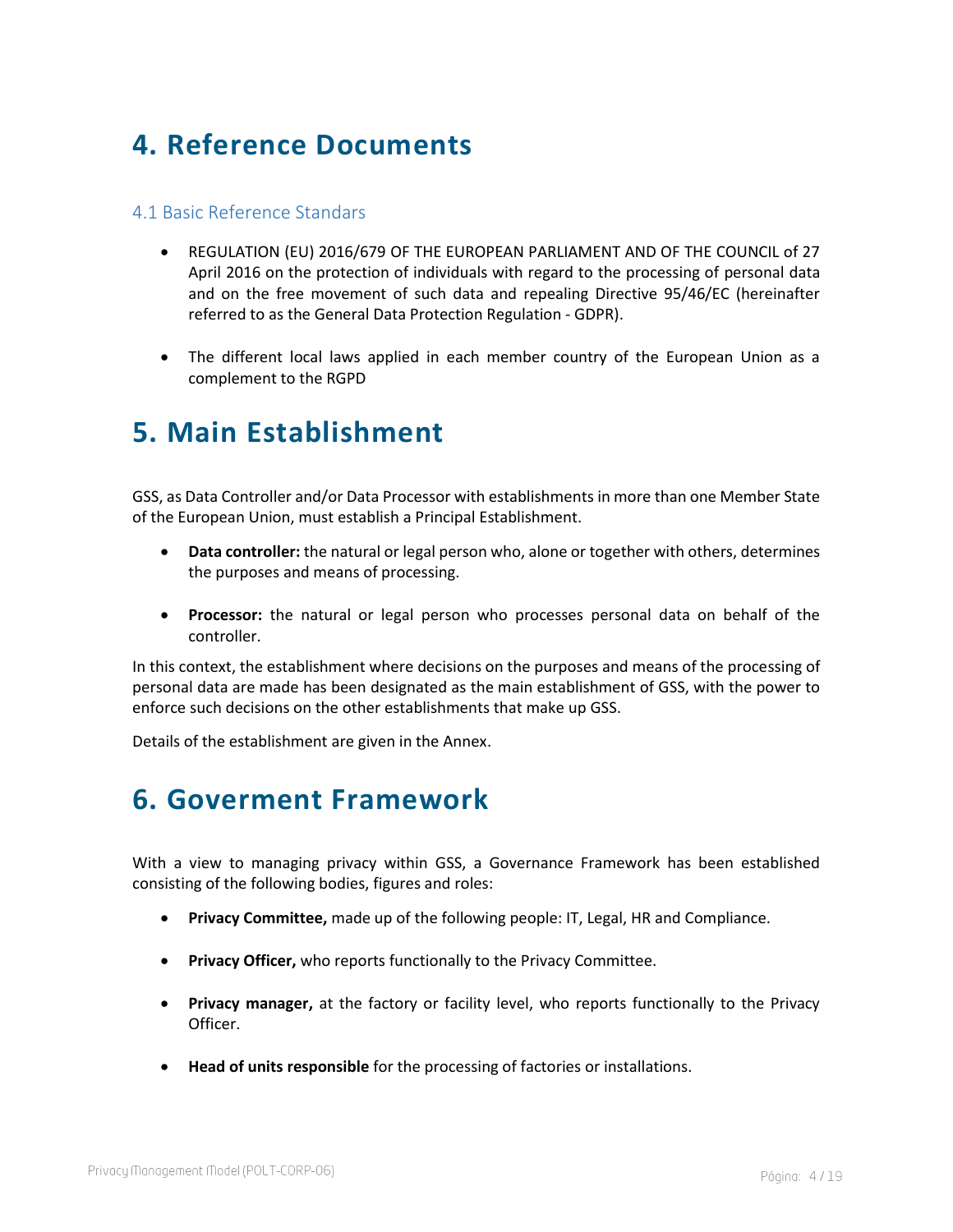

It should be noted that GI does not require the formal appointment of a Data Protection Officer (DPO) since the criteria set out in Article 37(1) of the GDPR do not apply. In particular, the following:

(a) No processing carried out by a public authority or body have been identified.

(b) No processing requiring routine and systematic large-scale observation have been identified.

c) No large-scale processing of special categories of personal data (art. 9) or of convictions and criminal offences (art. 10) has been identified.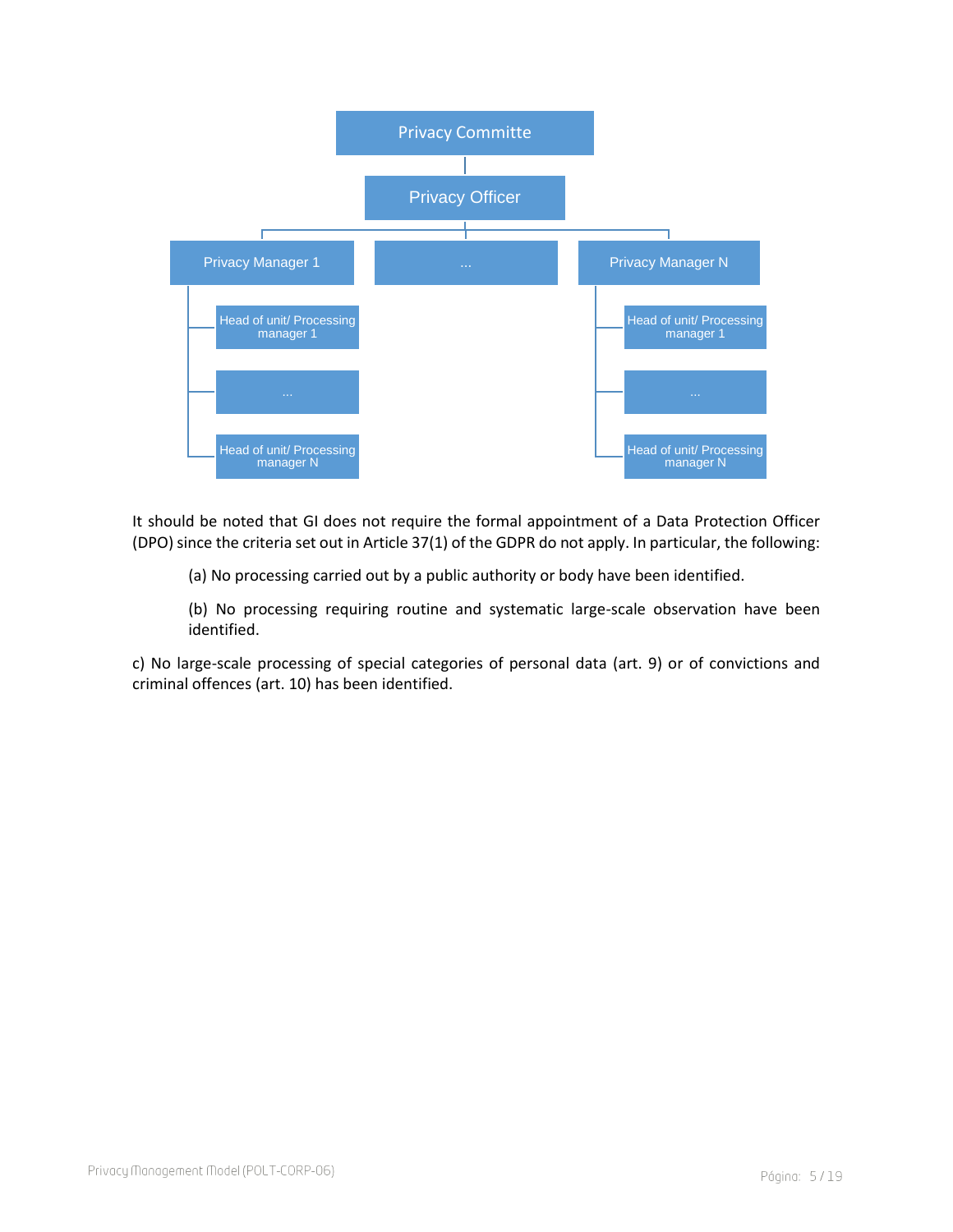### <span id="page-5-0"></span>6.1 The Privacy Committee

The Privacy Committee is the highest privacy reporting unit and is made up of the Privacy Officers of: IT, Legal, HR and Compliance.

The main functions of the Privacy Committee are:

- Approval and Revision of the Privacy Policy.
- Decision-making in particular situations, among which are:
	- o High risk security incidents.
	- o Exercise of the exceptional rights of the data subject.
	- o Use of high-risk Processing.
- Appoint the Privacy Officer.

#### <span id="page-5-1"></span>6.2. Privacy Officer

GI appoints a Privacy Officer under the following **premises:**

- GI will ensure that the Privacy Officer is involved in an appropriate and timely manner in all matters relating to the protection of personal data.
- GI will support the Privacy Officer in the performance of his or her duties by providing the necessary resources for the performance of those duties and for access to personal data and processing operations and for the maintenance of his or her expertise.
- GI will ensure that the Privacy Officer does not receive any instructions regarding the performance of his or her duties. He shall not be dismissed or punished for carrying out his duties.
- The Privacy Officer will report functionally to the Privacy Committee.
- The interested parties may contact the Privacy Officer regarding all questions relating to the processing of their personal data and the exercise of their rights under the RGPD and the various local regulatory developments (for example the LOPD).
- The Privacy Officer may perform other functions and duties. GI shall ensure that such functions and tasks do not give rise to a conflict of interest.

In addition, the Privacy Officer has the following **functions and responsibilities:**

- Report to the Privacy Committee on privacy issues.
- Inform and advise the various Privacy Officers and employees who deal with the processing of personal data
- Coordinate periodic reviews of the state of compliance of the facilities or factories.
- Action Plans: Monitor Action Plans for GDPR adequacy.
- Processing Inventory: Coordinate and monitor that the Processing Inventory is up to date.
- Impact Assessments: Coordinate and supervise that Impact Assessments are conducted and updated.
- Risk Analysis: Coordinate and supervise the review and updating of Risk Analysis.
- Responsible Relationship and Processing Manager: Coordinate and supervise that the agreements with the Processing Managers have adequate measures and clauses.
- Stakeholder Rights: Analyse and respond to Stakeholders who exercise their rights.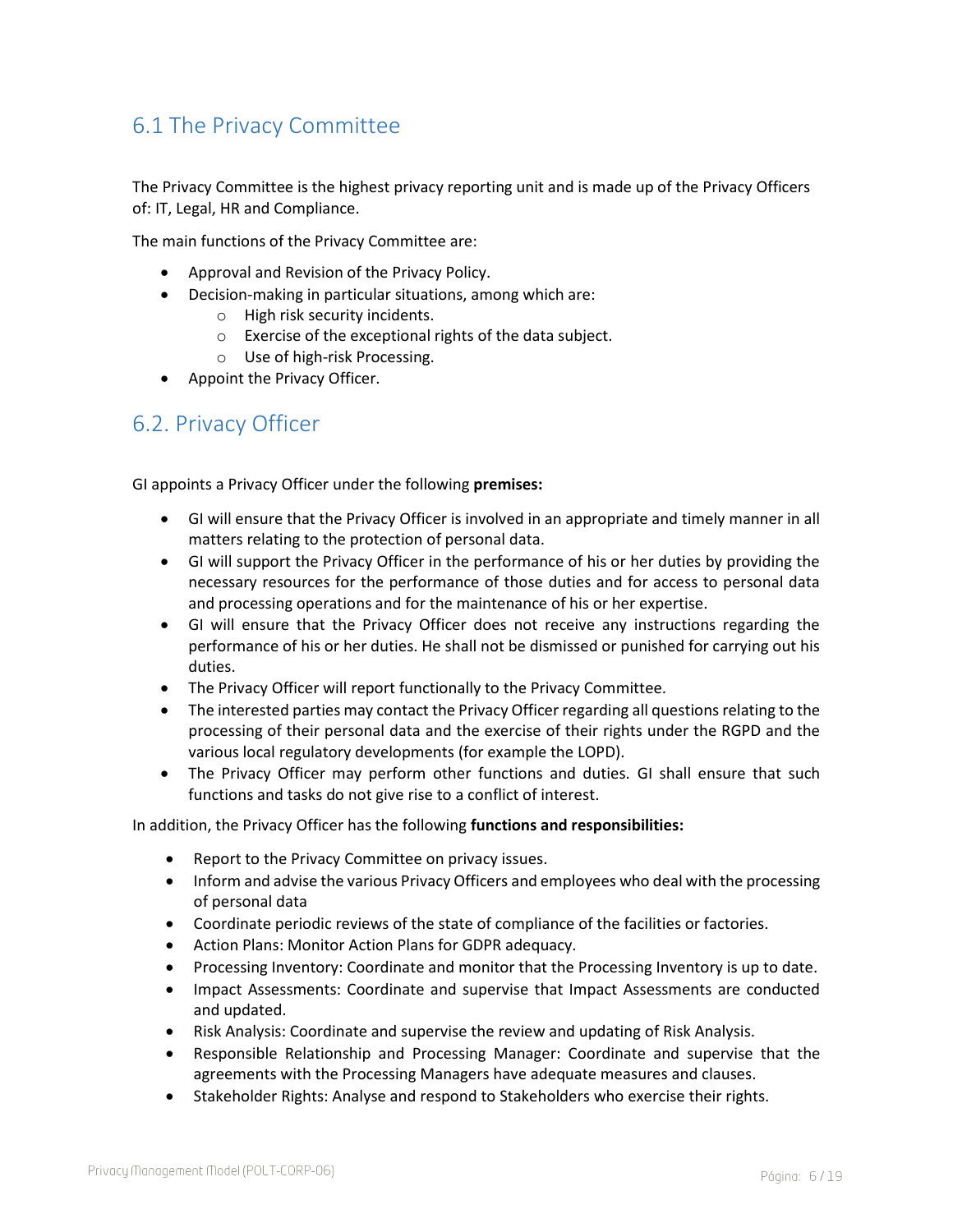- Information and Consent: To carry out and coordinate the communication of information to the interested parties and the procedures for requesting express consent.
- Incident Management:
	- o Record possible security incidents
	- o Assess the impact of possible security incidents
	- o Escalate possible security incidents to the Privacy Committee.
	- o Support in the resolution of possible security incidents.
	- $\circ$  Notify employees and the supervisory authority of possible security incidents.

<span id="page-6-1"></span><span id="page-6-0"></span>The contact details of the Privacy Officer are given in the annex.

#### 6.3. Privacy Manager

GI appoints a Privacy Manager at each of its facilities under the following **premises:**

- GI appoints a Privacy Manager at each of its facilities under the following premises:
- GI will ensure that the Privacy Manager is involved in an appropriate and timely manner in all matters relating to the protection of personal data for which his or her establishment is responsible or in charge of processing.
- GI willsupport the Privacy Manager in the performance of his or her duties by providing the necessary resources for the performance of those duties and for access to personal data and processing operations, and for the maintenance of his or her expertise.
- GI will ensure that the Privacy Manager does not receive any instructions regarding the performance of his or her duties. He shall not be dismissed or punished for carrying out his duties.
- The Privacy Manager will report functionally to the Privacy Officer.
- The interested parties may contact the Privacy Manager regarding all matters relating to the processing of their personal data and the exercise of their rights under the RGPD and the various local regulatory developments
- The Privacy Manager may perform other functions and duties. GI shall ensure that such functions and tasks do not give rise to a conflict of interest.

In addition, the Privacy Manager has the following **roles and responsibilities:**

- Report to the Privacy Responsible on Privacy matters.
- To inform and advise the different units in charge of processing and the employees who deal with the processing of personal data.
- Facilitate the performance of periodic reviews of the compliance status of your installation or factory.
- Action Plans: Ensure and report on the implementation of the Action Plans for GDPR adequacy.
- Processing Inventory: Provide support to ensure that the Processing Inventory is up to date.
- Impact Assessments: Provide the necessary support to conduct or update Impact Assessments.
- Risk Analysis: Provide support when necessary to carry out or update Risk Analysis.
- Controller and processor: Identify the processors and coordinate local support to ensure that agreements have adequate measures and provisions.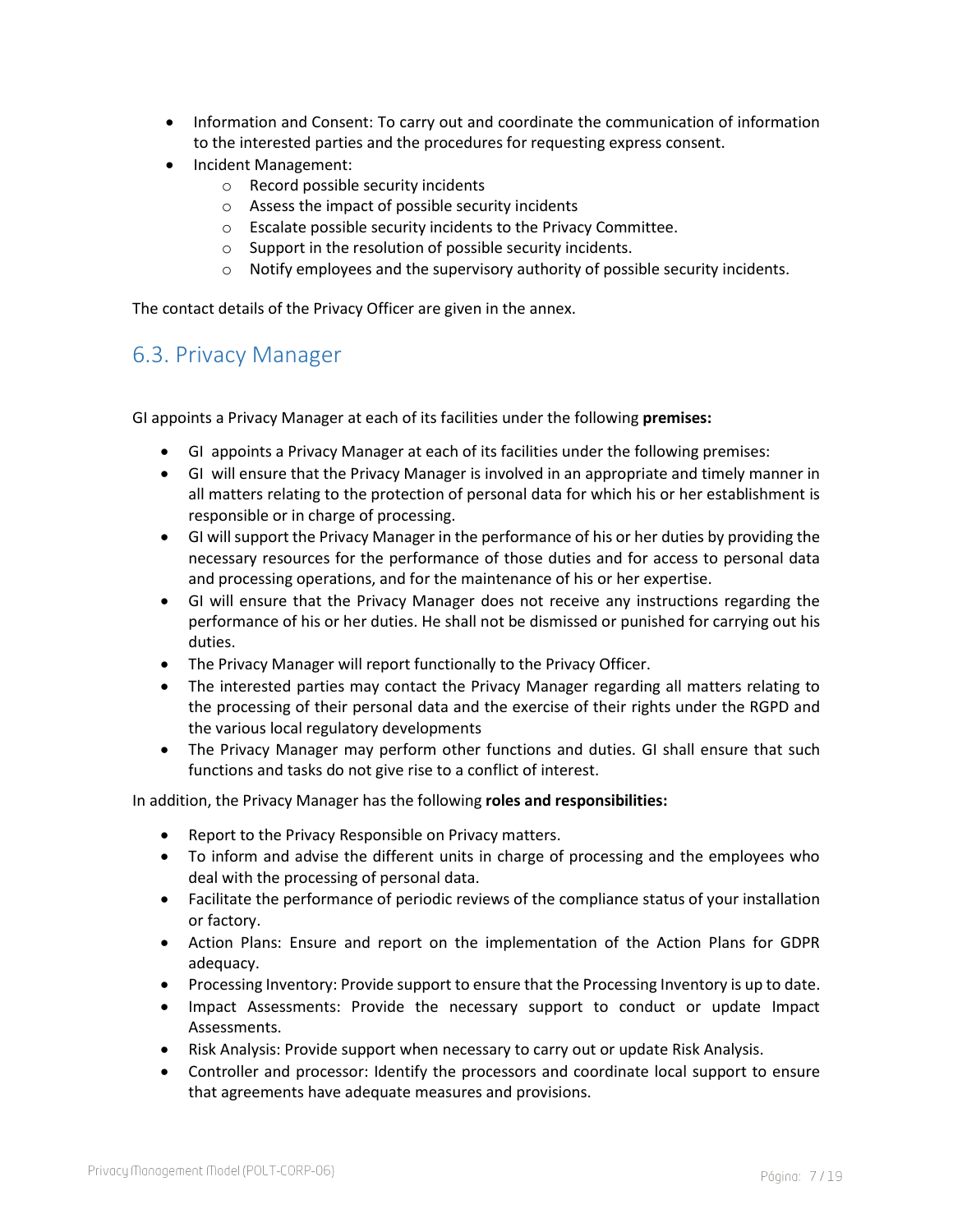- Rights of the Data subject: To provide the necessary local support to enable the Stakeholders who exercise their rights to respond.
- Information and Consent: To provide local support for the correct communication of information to interested parties and express consent. Incident Management:
	- o Detect possible security incidents.
	- o Communicate possible security incidents.
	- o Support in the resolution of possible security incidents.

The contact details of every Privacy Manager are given in the annex.

#### <span id="page-7-0"></span>6.4. Head Unit / Processing Managers

The Head of unit / Processing Managers are the areas / departments within GI that:

- Report Privacy Matters to the Privacy Officer.
- To advise employees who deal with the processing of personal data.
- Facilitate the performance of periodic reviews of the compliance status of your installation or factory.
- Processing Inventory: Provide support to ensure that your processing are up to date.
- Impact Assessments: Provide the necessary support to conduct or update Impact Assessments.
- Risk Analysis: Provide support when necessary to carry out or update Risk Analysis.
- Responsible Relationship and Processing Manager: Identify the Processing Managers associated with your Processing.
- Information and Consent: To provide local support for the correct communication of information to interested parties and express consent.
- Incident Management:
	- o Detect possible security incidents.
	- o Communicate possible security incidents.

The main **role and responsibility** of the head of Units/Processing Managers is to collaborate with the Privacy Officer and/or Privacy Manager in the performance of their duties.

#### <span id="page-7-1"></span>6.5. RACI Matrix

The following matrix summarizes in a grouped manner the different roles and responsibilities of each of the roles described in the previous sections.

The following nomenclature is used:

- R: (Responsible).
- A: (Accountable).
- C: (Consulted).
- I: (Informed).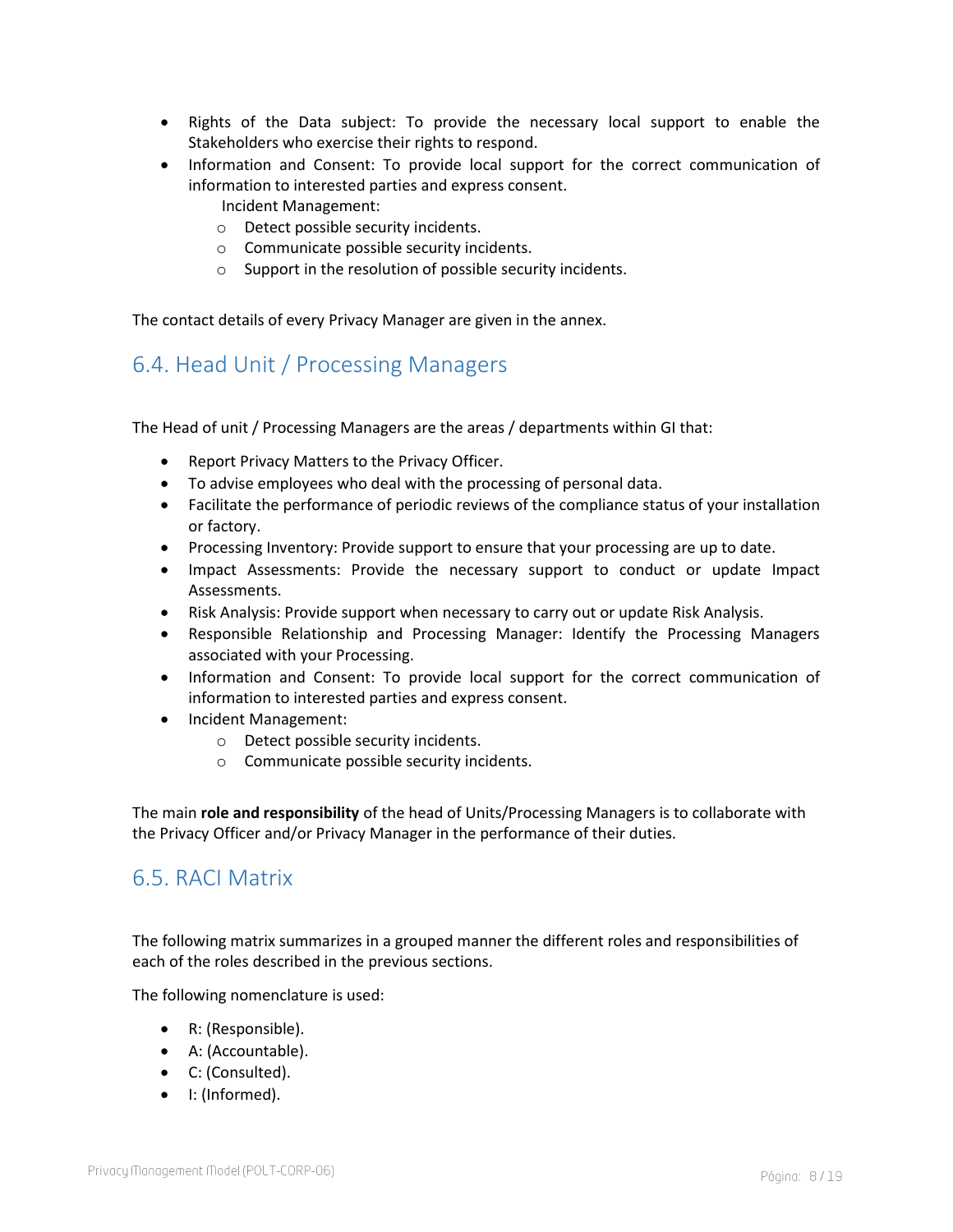| <b>Function</b>                                                                        | <b>Privacy</b><br><b>Committee</b> | <b>Privacy Officer</b> | <b>Privacy Manager</b> | Head of unit,<br>processing/<br>manager |
|----------------------------------------------------------------------------------------|------------------------------------|------------------------|------------------------|-----------------------------------------|
| Inform and advise on privacy issues.                                                   |                                    | R/A                    | R                      |                                         |
| Clauses in contracts with processors and third parties.                                |                                    | R/A                    | R                      | C                                       |
| <b>International Data Transfers</b>                                                    |                                    | R/A                    | R                      | $\mathsf{C}$                            |
| Personal Data Retention Policy                                                         | A                                  | R                      | $\mathsf{R}$           | C/1                                     |
| Maintenance and updating of the Security Measures<br>implemented                       |                                    | R/A                    | R                      |                                         |
| Detect possible security incidents                                                     |                                    | R/A                    | $\mathsf{R}$           | $\mathsf{C}$                            |
| Assess the impact of potential security incidents                                      |                                    | R/A                    | R                      | C                                       |
| Escalate possible security incidents                                                   |                                    | R/A                    | $\mathsf{R}$           |                                         |
| Record possible security incidents                                                     |                                    | R/A                    | $\mathsf{R}$           | C                                       |
| Support in the resolution of possible security incidents.                              | C/1                                | R/A                    | $\mathsf{R}$           | C/1                                     |
| Notify the Regulatory Body of possible safety incidents.                               |                                    | R/A                    | C                      |                                         |
| Notify the affected parties of possible security incidents.                            |                                    | R/A                    | C                      |                                         |
| Conduct periodic reviews of compliance status                                          |                                    | R/A                    | C                      | C                                       |
| Regular monitoring of possible action plans established                                |                                    | R/A                    | R                      |                                         |
| Periodically report on compliance status                                               |                                    | R/A                    | $\mathsf{R}$           |                                         |
| Cooperate and act as a point of contact with the<br>supervisory authority if required. |                                    | R/A                    |                        |                                         |

# <span id="page-8-0"></span>**7. Updating and revision of the Management Model**

This document will be kept up to date and will be reviewed by the GI Privacy Officer at least every six months or whenever there are relevant changes in the organization that make this advisable.

## <span id="page-8-1"></span>**8. Language**

This Standard is published in Spanish and English, the former being prevalent in case of divergence between the two.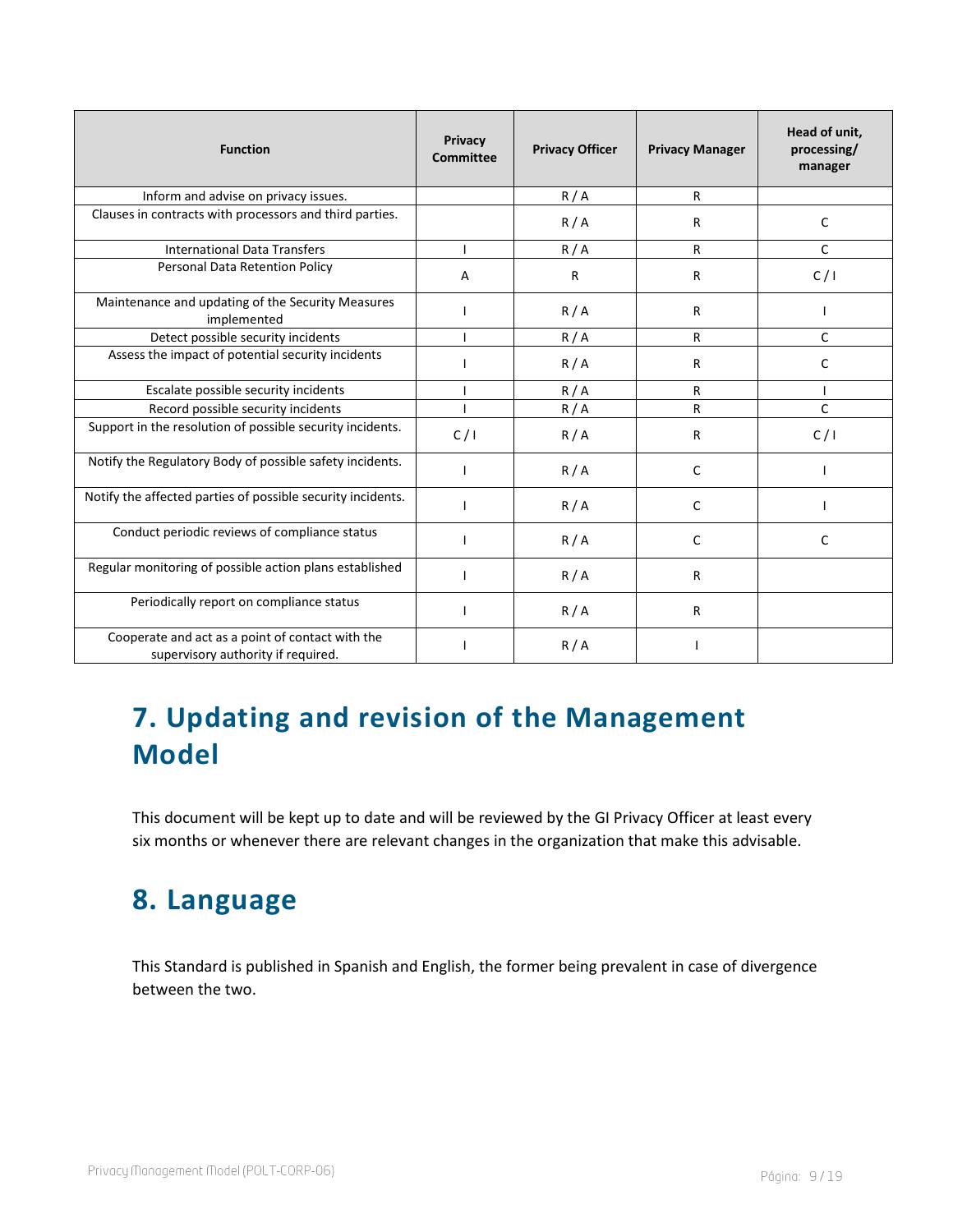# <span id="page-9-0"></span>**9. Control of versions**

| <b>Version</b> | Date           | <b>Description</b>     | <b>Prepared by</b> | <b>Review by</b> |
|----------------|----------------|------------------------|--------------------|------------------|
| Version 1      | 19th July 2018 | Initial Version of the | Daniel Lluch       | Compliance       |
|                |                | Document               |                    | Committee        |

### <span id="page-9-1"></span>**10. Approval and entry into force**

This Standard has been approved by the Compliance Committee of Gonvarri Industries Group on July the 19th of 2018, and takes effect 20 calendar days after its approval. As of the entry into force, the previous provisions existing in their case that regulate the same content are repealed.

#### **SIGNED BY COMPLIANCE COMMITTE**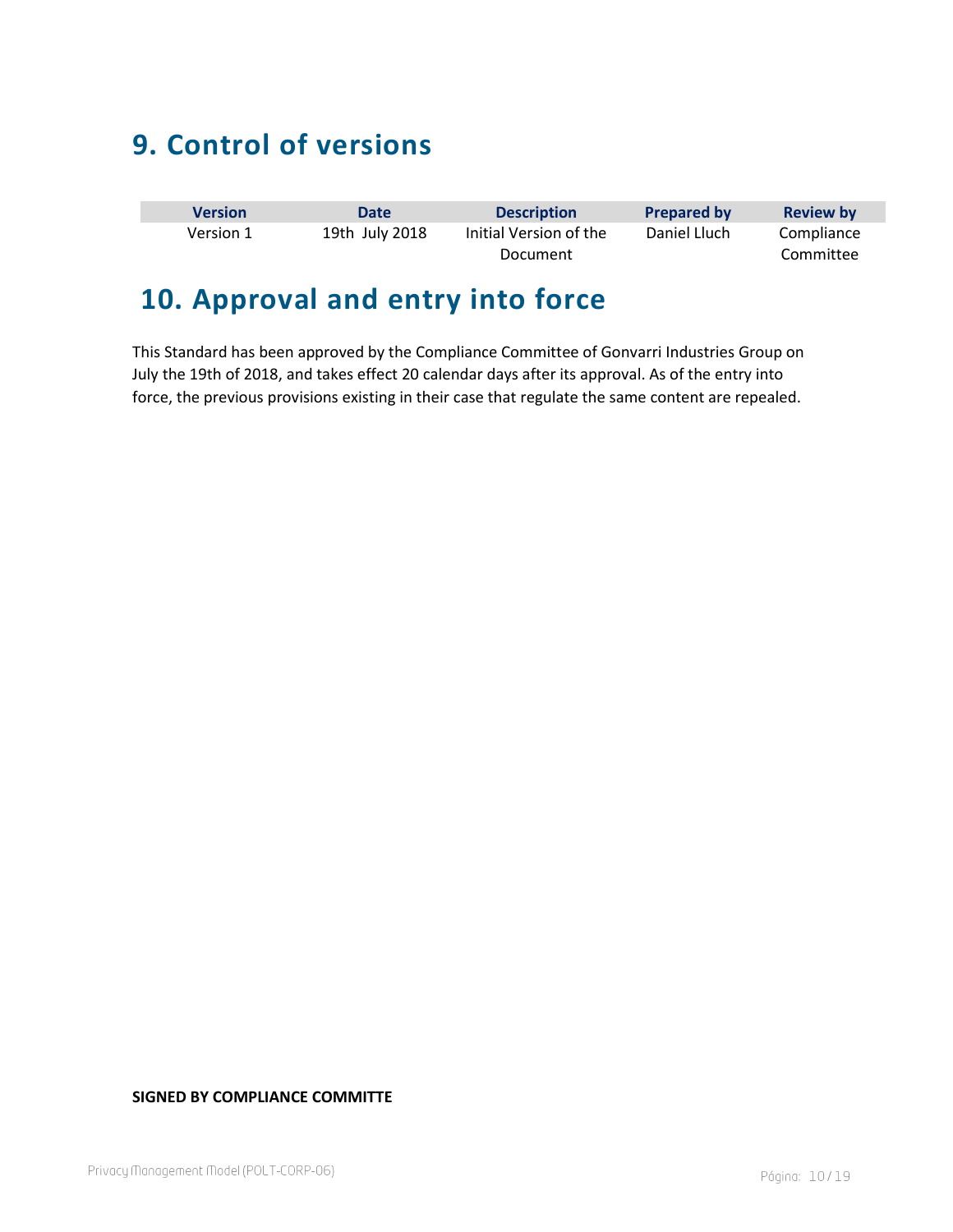# <span id="page-10-1"></span><span id="page-10-0"></span>**ANNEX**

#### 1.1 Perimeter

The establishments/companies within the scope of GI are detailed below::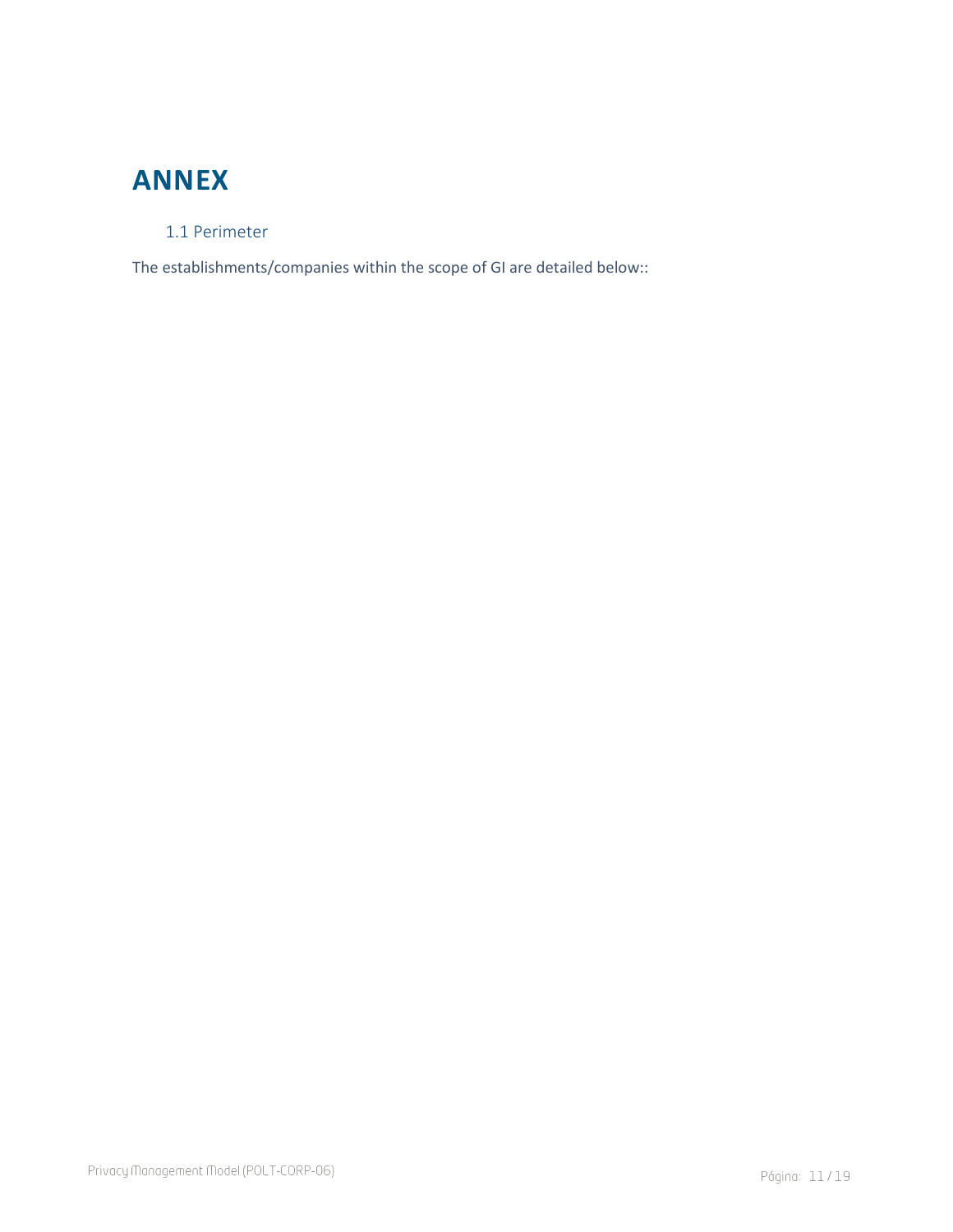| <b>Company Name</b>                             | <b>Type</b>                                                                                                                | <b>Name</b>                          | <b>Location</b>                                                                           | City                            | Country |
|-------------------------------------------------|----------------------------------------------------------------------------------------------------------------------------|--------------------------------------|-------------------------------------------------------------------------------------------|---------------------------------|---------|
| <b>GONVARRI Corporación</b><br>Financiera, S.L. | <b>Shared Service</b><br>Center                                                                                            | Corporación<br>Financiera            | Calle Prolongación de Embajadores,<br>s/n, 28053 Madrid                                   | Madrid                          | Spain   |
|                                                 | Factory                                                                                                                    | Gonvarri Burgos                      | Polígono Gamonal Villimar, Calle la<br>Bureba, 7, 09007 Burgos                            | <b>Burgos</b>                   | Spain   |
| GONVARRI I.Centro de<br>Servicios, S.L.         | Factory                                                                                                                    | Gonvarri Barcelona                   | Polígon Industrial Sant Vicenç, Carrer<br>Ferralla, 32, 08755 Castellbisbal,<br>Barcelona | Castellbisbal<br>(Barcelona)    | Spain   |
|                                                 | <b>Shared Service</b><br>Center                                                                                            | Corporación<br>Financiera            | Calle Prolongación de Embajadores,<br>s/n, 28053 Madrid                                   | Madrid                          | Spain   |
| GONVARRI Tarragona, S.L.                        | Factory                                                                                                                    | Gonvarri Tarragona                   | Lugar Moll D'Aragó, 0, 43004<br>Tarragona                                                 | Tarragona                       | Spain   |
| GONVARRI Valencia, S.L.                         | Factory                                                                                                                    | Gonvarri Valencia<br>(Ferrodisa)     | Autovía siderúrgica Villa-Gris, s/n<br>Puerto Sagunto                                     | Puerto de Sagunto<br>(Valencia) | Spain   |
| GONVARRI Vizcaya, S.A.                          | Commercial Office                                                                                                          | Gonvarri Vizcava                     | Calle Done Bikendi, 8, 48001 Bilbao, BI                                                   | <b>Bilbao</b>                   | Spain   |
| <b>GONVARRI MS Corporate, S.L</b>               | Commercial Office                                                                                                          | <b>Metal Structures</b><br>Corporate | Calle Done Bikendi, 8, 48001 Bilbao, BI                                                   | <b>Bilbao</b>                   | Spain   |
| <b>Gonvauto Asturias S.L</b>                    | Polígono Industrial Cancienes 33470<br>Factory<br>Gonvauto Asturias<br>Corvera, Asturias.                                  |                                      | Cancienes (Aviles)                                                                        | Spain                           |         |
| Gonvauto, S.A.                                  | Polígon Industrial Sant Vicenç, Carrer<br>Ferralla, 32, 08755 Castellbisbal,<br>Gonvauto Barcelona<br>Factory<br>Barcelona |                                      | Castellbisbal<br>(Barcelona)                                                              | Spain                           |         |
| Gonvauto Navarra, S.A.                          | Factory                                                                                                                    | Gonvauto Navarra                     | Polígon Industrial Sant Vicenç, Carrer<br>Ferralla, 32, 08755 Castellbisbal,<br>Barcelona | Castellbisbal<br>(Barcelona)    | Spain   |
| Gonvauto Galicia, S.A.                          | Factory                                                                                                                    | Gonvauto Galicia                     | Lugar Muelle Pesquero, 0 S/N, 36900<br>Marín, PO                                          | Marín (Pontevedra)              | Spain   |
| Hierros y Aplanaciones, S.A.                    | Factory                                                                                                                    | Hiasa                                | Polígono Industrial Cancienes 33470<br>Corvera, Asturias.                                 | Cancienes (Aviles)              | Spain   |
| <b>GM Solar Construction S.L</b>                | Factory                                                                                                                    | Hiasa                                | Polígono Industrial Cancienes 33470<br>Corvera, Asturias.                                 | Cancienes (Aviles)              | Spain   |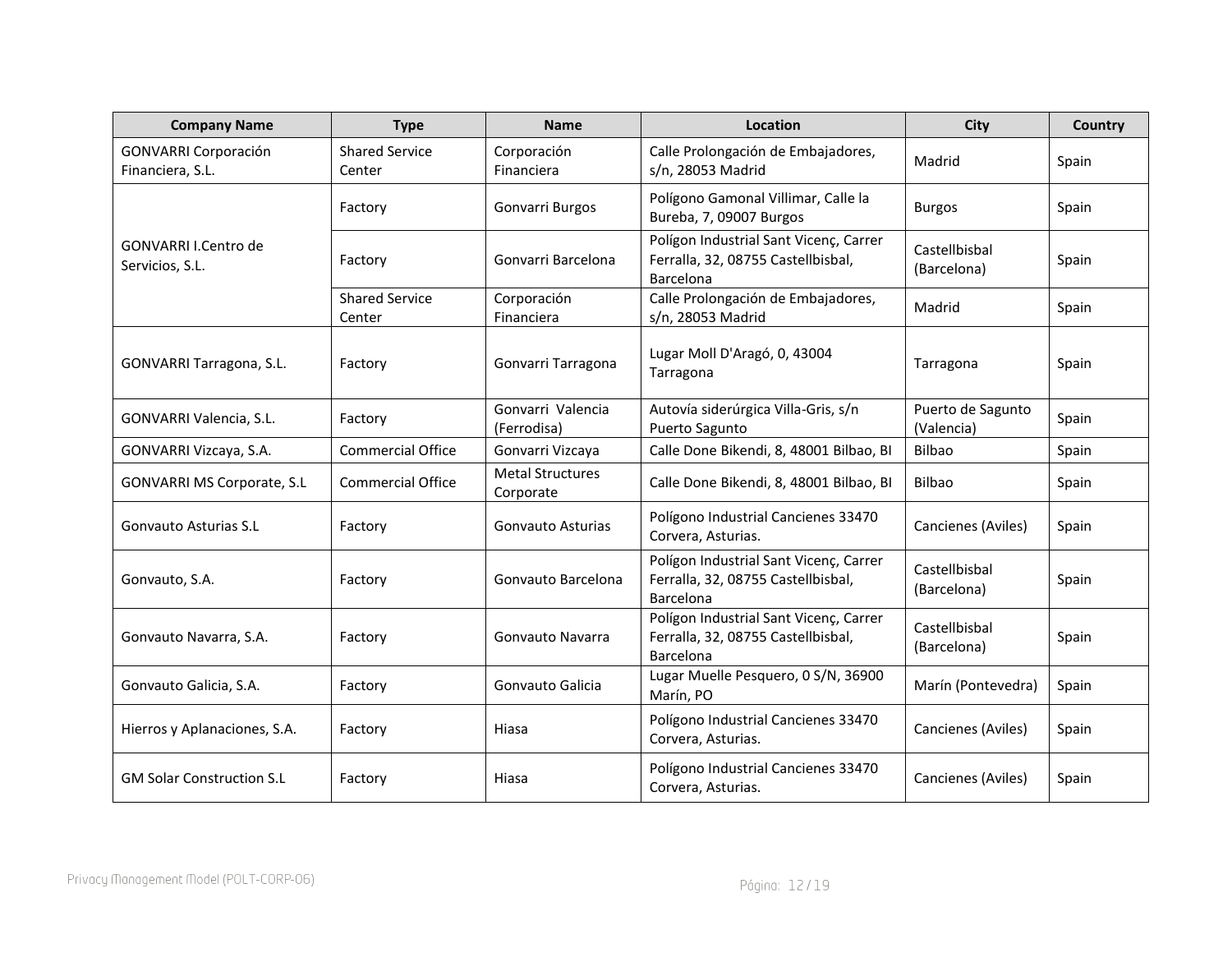| <b>Company Name</b>                         | <b>Type</b>                | <b>Name</b>                                             | Location                                                                          | <b>City</b>                     | Country           |
|---------------------------------------------|----------------------------|---------------------------------------------------------|-----------------------------------------------------------------------------------|---------------------------------|-------------------|
| Road Steel Engineering S.L                  | Factory                    | Hiasa                                                   | Polígono Industrial Cancienes 33470<br>Corvera, Asturias.                         | Cancienes (Aviles)              | Spain             |
| Solar Steel Engineering S.L                 | Factory                    | Hiasa                                                   | Polígono Industrial Cancienes 33470<br>Corvera, Asturias.                         | Cancienes (Aviles)              | Spain             |
| Supports S.L                                | Service                    | Supports                                                | Autovía siderúrgica Villa-Gris, s/n<br>Puerto Sagunto                             | Puerto de Sagunto<br>(Valencia) | Spain             |
| Laser Automotive Barcelona S.L              | Factory                    | LABA                                                    | P.I Roca, Carrer Presseguerar, s/n,<br>08107 Martorelles, Barcelona               | <b>Martorelles</b>              | Spain             |
| Laser Automotive Valencia S.L               | Factory                    | LAVA                                                    | Avinguda d'Espioca, 140, 46460 Silla,<br>València                                 | Silla                           | Spain             |
| GONVARRI Aluminium, GMBH.                   | Factory                    | Gonvarri Alumium                                        | Wolff-Knippenberg-Straße 3, 99334<br>Amt Wachsenburg<br>Amt Wachsenburg, Alemania |                                 | Germany           |
| <b>GONVARRI Automotive GMBH</b>             | Factory                    | Gonvarri Automotive                                     | Wolff-Knippenberg-Straße 3, 99334<br>Ichtershausen, Alemania                      | Amt Wachsenburg                 | Germany           |
|                                             | Factory                    | Gonvarri Thüringen                                      | Wolff-Knippenberg-Straße 3, 99334<br>Ichtershausen, Alemania                      | Amt Wachsenburg                 | Germany           |
| Gonvauto Thüringen, GMBH                    | <b>Commercial Office</b>   | Gonvarri Thüringen                                      | Düsseldorf - Neuer Zollhof 3 5 etage<br>40221 Düsseldorf Alemania.                | <b>Düsseldorf</b>               | Germany           |
| GONVARRI Polska, SP, ZO O.                  | Factory                    | Gonvarri Polonia                                        | Działkowców 13, 62-300 Września,<br>Polonia                                       | Września                        | Poland            |
| <b>GONVARRI Ptos.</b><br>Siderúrgicos, S.A. | Factory                    | Gonvarri Portugal                                       | Sitio Vendas De Azeitão, Vendas De<br>Azeitão, Setúbal, Portugal                  | Setúbal                         | Portugal          |
| GONVARRI Czech, S.R.O.                      | Factory                    | Gonvarri Chequia                                        | 64, Přemostění Velemyšlevsi, Minice,<br>438 01                                    | Velemyšleves                    | Czech<br>Republic |
|                                             | Factory                    | Steel & Alloy Slitting<br>Centre                        | Bridge Street North. Warley, West<br>Midlands, West Midlands, UK                  | Warley                          | <b>UK</b>         |
| Steel & Alloy Ltd.                          | Factory                    | Steel & Alloy Narrow<br>Products / Coil<br>Distribution | Kendricks Road, Darlaston, West<br>Midlands, West Midlands, UK                    | Darlaston                       | <b>UK</b>         |
|                                             | Factory                    | Steel & Alloy UK                                        | Trafalgar Works, Union Street, West<br>Bromwich, West Midlands, UK                | West Bromwich                   | UK                |
|                                             | <b>Distribution Center</b> | Steel & Alloy<br><b>Distribution Centre</b>             | Wolverhampton Road, Cannock, West<br>Midlands, UK                                 | Cannock                         | UK                |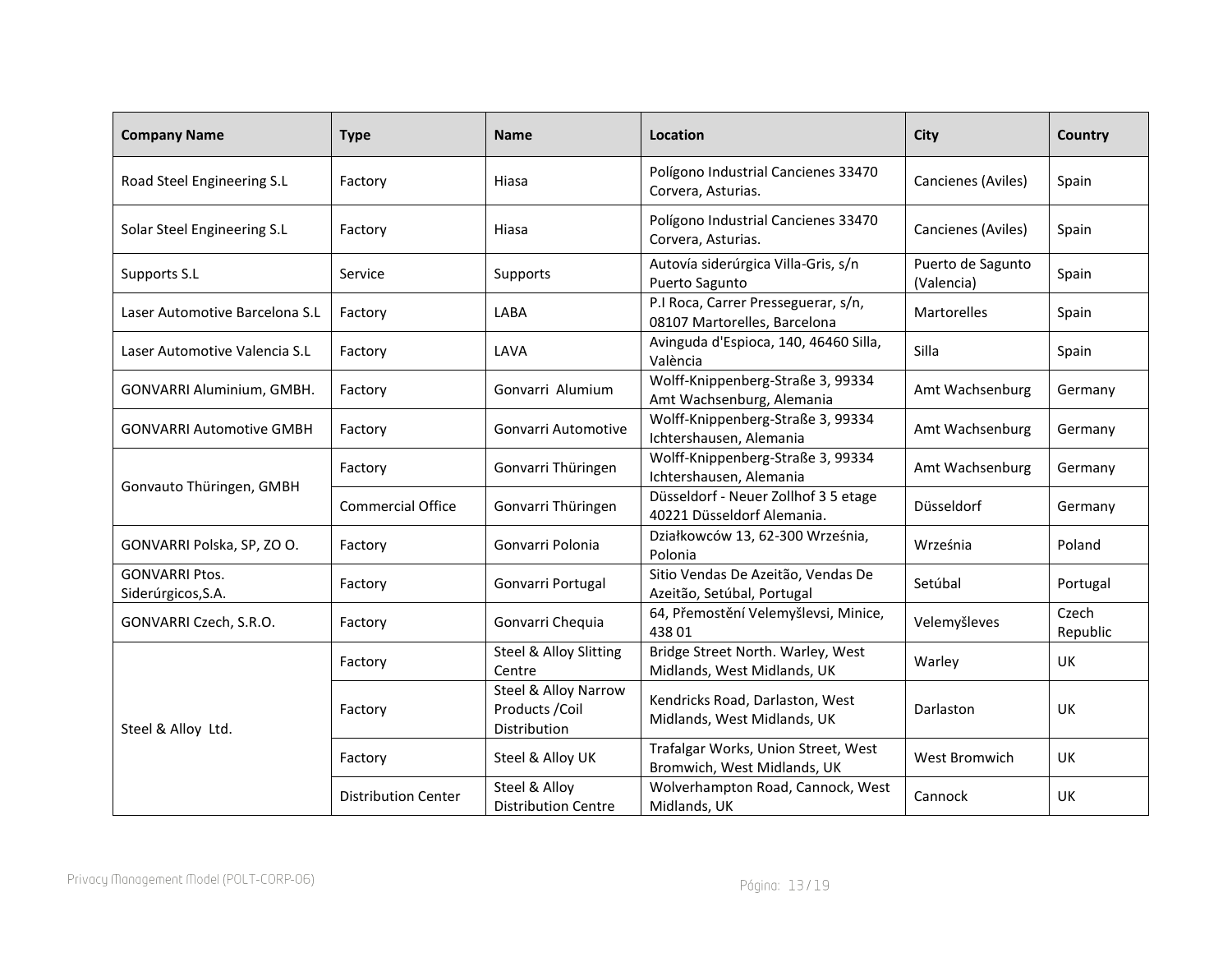|                                       | Factory                         | Steel & Alloy Newton<br>Aycliffe | Aycliffe Industrial Park, Newton<br>Aycliffe, County Durham, Aycliffe, UK | Newton Aycliffe | UK                |
|---------------------------------------|---------------------------------|----------------------------------|---------------------------------------------------------------------------|-----------------|-------------------|
| <b>Company Name</b>                   | <b>Type</b>                     | <b>Name</b>                      | Location                                                                  | <b>City</b>     | Country           |
| CF Group Oy                           | <b>Commercial Office</b>        | CF Group Oy                      | Sauvonrinne 12, 08500 Lohja                                               | Lohja           | Finland           |
| Constructor Finland Oy                | <b>Commercial Office</b>        | <b>Constructor Finland</b><br>Oy | Sauvonrinne 12, 08500 Lohja                                               | Lohja           | Finland           |
| Dexion, GMBH                          | Factory                         | Dexion Alemania                  | Dexion GmbH, Dexionstraße 1, 35321<br>Laubach, Alemania                   | Laubach         | Germany           |
| Dexion Kft                            | Commercial Office               | Dexion Hungria                   | Budaörs, Baross u. 89, 2040 Hungría                                       | <b>Budaörs</b>  | Hungary           |
| Dexion NV/SA                          | <b>Commercial Office</b>        | Dexion Belgica                   | Bureau & Design Center Heyzzel<br>pleinplein B50 -BE-1020 Brussel         | <b>Bruselas</b> | Belgium           |
| <b>Dexion Storage Solutions SRL</b>   | Factory                         | Dexion Rumania                   | Strada Câmpului 1A, Râșnov 505400,<br>Rumanía                             | Rasnov          | Romania           |
| <b>Constructor Sverige AB</b>         | <b>Commercial Office</b>        |                                  | Bergsjödalen 60, 415 23 Göteborg,<br>Suecia                               | Göteborg        | Sweden            |
| <b>Constructor Shared Services AB</b> | <b>Shared Service</b><br>Center | <b>Constructor Suecia</b>        | Bergsjödalen 60, 415 23 Göteborg,<br>Suecia                               | Göteborg        | Sweden            |
| Dexion Polska Sp. Z.o.o               | <b>Commercial Office</b>        | Dexion Polonia                   | Wenecka 12, 03-244 Warszawa,<br>Polonia                                   | Warszawa        | Polond            |
| Dexion SRO Czech                      | <b>Commercial Office</b>        | Dexion Chequia                   | Antala Staška 220/77 Krč, 140 00 Praha<br>4, Česká republika              | Praha           | Czech<br>Republic |
| Dexion Spol sro                       | <b>Commercial Office</b>        | Dexion Eslovaquia                | Diaĺničná cesta 5, Hala B,, 903 01<br>Senec, Eslovaquia                   | Senec           | Slovakia          |
| Constructor Group UK Ltd              | <b>Commercial Office</b>        | Contructor UK                    | Murdock Rd, Swindon SN3 5HY, Reino<br>Unido                               | Swindon         | UK                |
| <b>Constructor Dexion Holland BV</b>  | <b>Commercial Office</b>        | Dexion Holanda                   | Nijverheidsweg 23H, 3641 RP<br>Mijdrecht, Países Bajos                    | Mijdrecht       | Holland           |
| Constructor Danmark A/S               | <b>Commercial Office</b>        | <b>Constructor Denmark</b>       | Rorupvej 1, 4320 Lejre, Dinamarca                                         | Lejre           | Denmark           |
| <b>Constructor Norge AS Norway</b>    | <b>Commercial Office</b>        | Constructor Noruega              | Østensjøveien 27, 0661 Oslo                                               | Oslo            | Norway            |
| Flejes Industriales, S.A.             | Planta                          | <b>FLINSA</b>                    | Ctra. Ibi-Alicante, km. 1,5<br>03440 - IBI (Alicante) - ESPAÑA            | Ibi             | España            |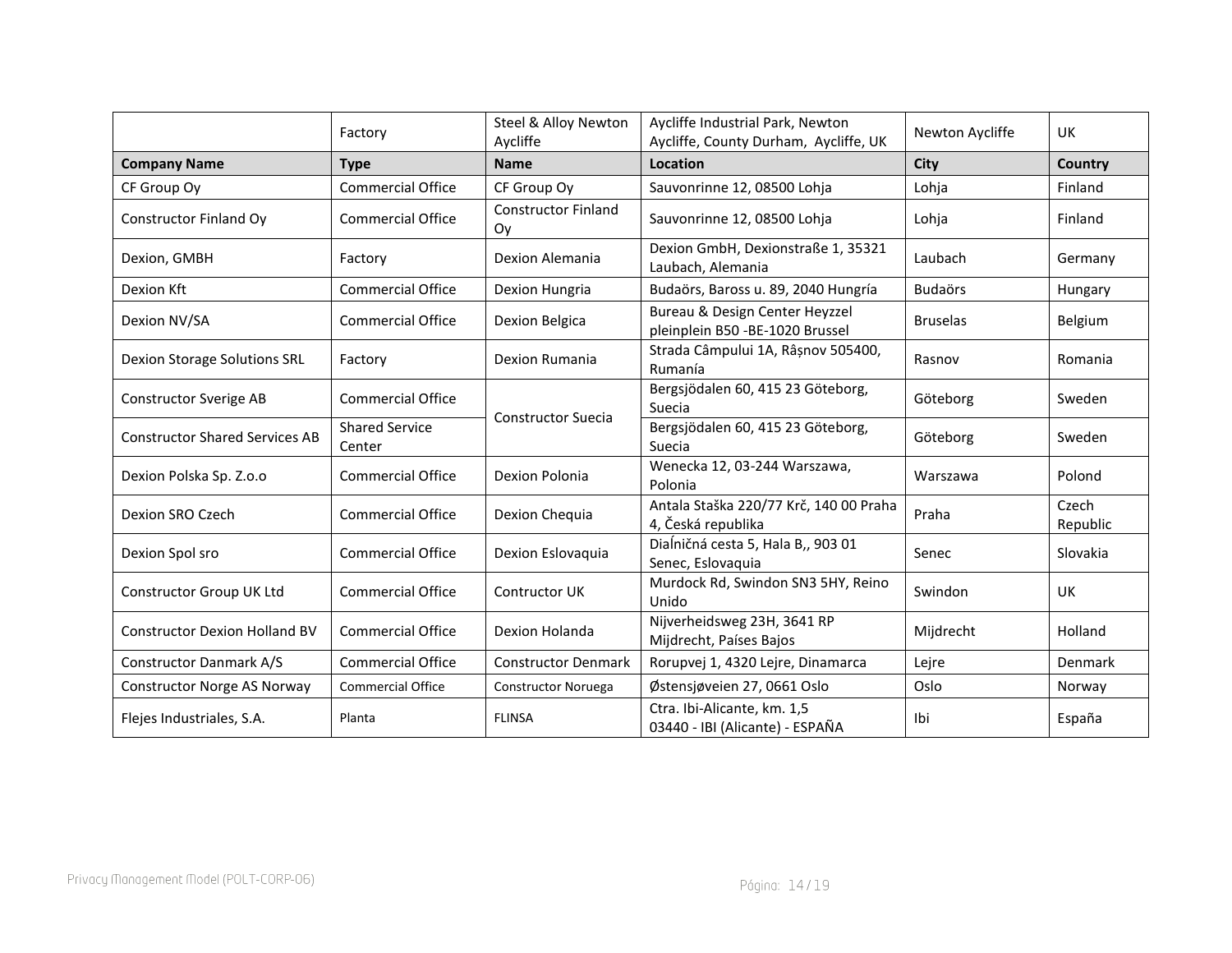#### <span id="page-14-0"></span>1.2: Main Establishment

The following are designated as the principal establishment of GSS:

#### GONVARRI Corporación Financiera, S.L. Prolongación de Embajadores s/n

28053 Madrid

#### <span id="page-14-1"></span>1.3: Privacy Committee

The Privacy Committee is designated as the maximum reporting unit for Privacy matters. In this regard, the members of the Privacy Committee must belong to the following departments:

|                        | Responsible person designated by<br>that department. |
|------------------------|------------------------------------------------------|
| <b>Legal Deparment</b> | Responsible person designated by                     |
|                        | that department.                                     |
| Compliance             | Responsible person designated by                     |
|                        | that department.                                     |
| <b>HR</b>              | Responsible person designated by                     |
|                        | that department.                                     |

#### <span id="page-14-2"></span>1.4 Privacy Officer

The following are designated as Privacy Officer of GSS:

| Daniel Lluch Pindado      |  |
|---------------------------|--|
| daniel.lluch@gonvarri.com |  |
| +34 91 275 13 86          |  |

#### <span id="page-14-3"></span>1.5 Privacy Managers

The following are designated as Privacy Managers for GI companies: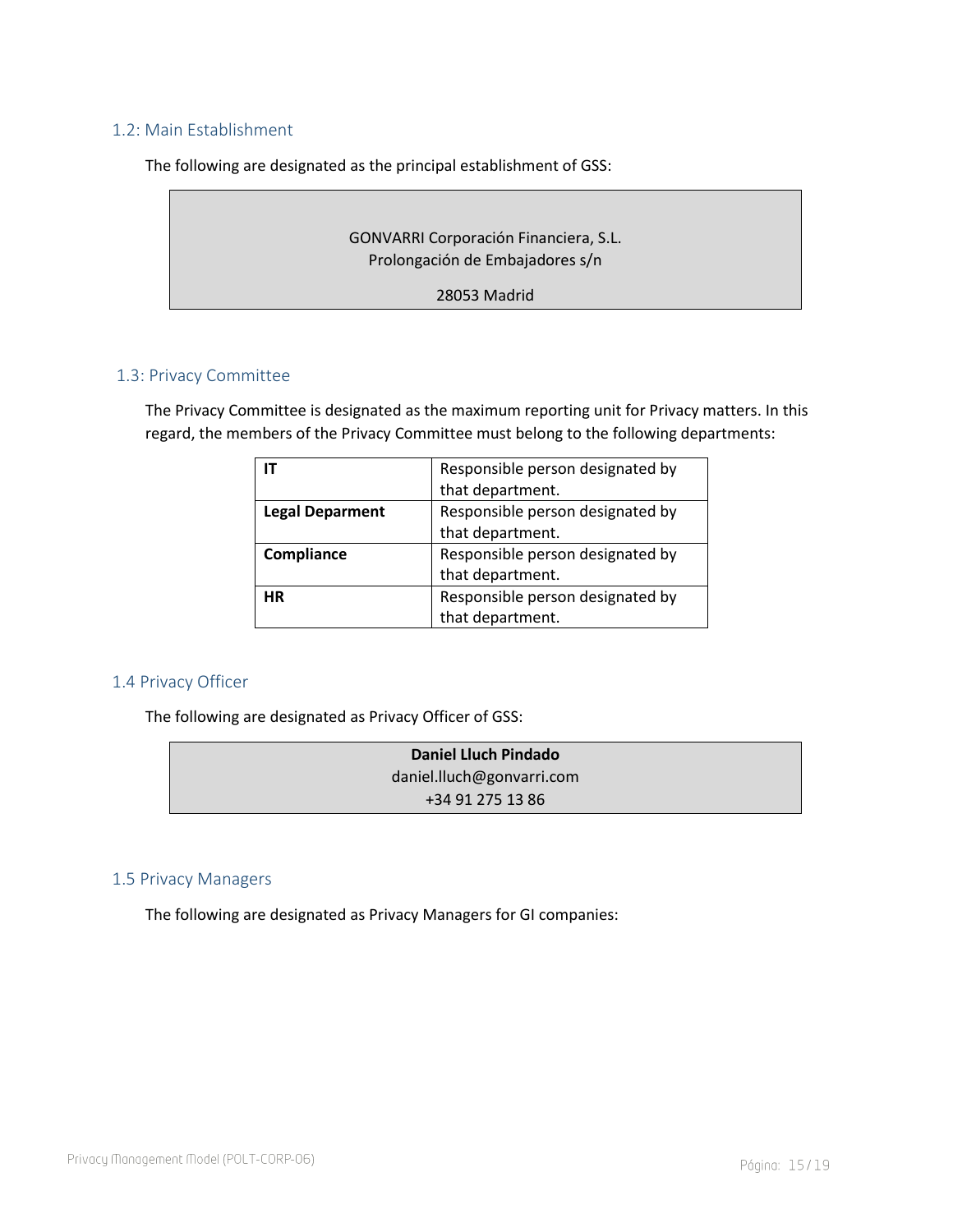| Company                                         | <b>Type</b>                     | <b>Gonvarri Name</b>              | <b>Privacy Manager</b>        | <b>Email</b>                  | <b>Phone Number</b>              |
|-------------------------------------------------|---------------------------------|-----------------------------------|-------------------------------|-------------------------------|----------------------------------|
| <b>GONVARRI Corporación</b><br>Financiera, S.L. | <b>Shared Service</b><br>Center | Corporación Financiera            | Classified in the web version | Classified in the web version | Classified in the<br>web version |
|                                                 | Factory                         | Gonvarri Burgos                   | Classified in the web version | Classified in the web version | Classified in the<br>web version |
| GONVARRI I.Centro de<br>Servicios, S.L.         | Factory                         | Gonvarri Barcelona                | Classified in the web version | Classified in the web version | Classified in the<br>web version |
|                                                 | <b>Shared Service</b><br>Center | Corporación Financiera            | Classified in the web version | Classified in the web version | Classified in the<br>web version |
| GONVARRI Tarragona,<br>S.L.                     | Factory                         | Gonvarri Tarragona                | Classified in the web version | Classified in the web version | Classified in the<br>web version |
| GONVARRI Valencia,<br>S.L.                      | Factory                         | Gonvarri Valencia (Ferrodisa)     | Classified in the web version | Classified in the web version | Classified in the<br>web version |
| GONVARRI Vizcaya, S.A.                          | <b>Commercial Office</b>        | Gonvarri Vizcaya                  | Classified in the web version | Classified in the web version | Classified in the<br>web version |
| <b>GONVARRIMS</b><br>Corporate, S.L             | <b>Commercial Office</b>        | <b>Metal Structures Corporate</b> | Classified in the web version | Classified in the web version | Classified in the<br>web version |
| Gonvauto Asturias S.L                           | Factory                         | Gonvauto Asturias                 | Classified in the web version | Classified in the web version | Classified in the<br>web version |
| Gonvauto, S.A.                                  | Factory                         | Gonvauto Barcelona                | Classified in the web version | Classified in the web version | Classified in the<br>web version |
| Gonvauto Navarra, S.A.                          | Factory                         | Gonvauto Navarra                  | Classified in the web version | Classified in the web version | Classified in the<br>web version |
| Gonvauto Galicia, S.A.                          | Factory                         | Gonvauto Galicia                  | Classified in the web version | Classified in the web version | Classified in the<br>web version |
| Hierros y Aplanaciones,<br>S.A.                 | Factory                         | Hiasa                             | Classified in the web version | Classified in the web version | Classified in the<br>web version |
| <b>GM Solar Construction</b><br>S.L             | Factory                         | Hiasa                             | Classified in the web version | Classified in the web version | Classified in the<br>web version |
| Road Steel Engineering<br>S.L                   | Factory                         | Hiasa                             | Classified in the web version | Classified in the web version | Classified in the<br>web version |
| Solar Steel Engineering<br>S.L                  | Factory                         | Hiasa                             | Classified in the web version | Classified in the web version | Classified in the<br>web version |
| Supports S.L                                    | Service                         | Supports                          | Classified in the web version | Classified in the web version | Classified in the<br>web version |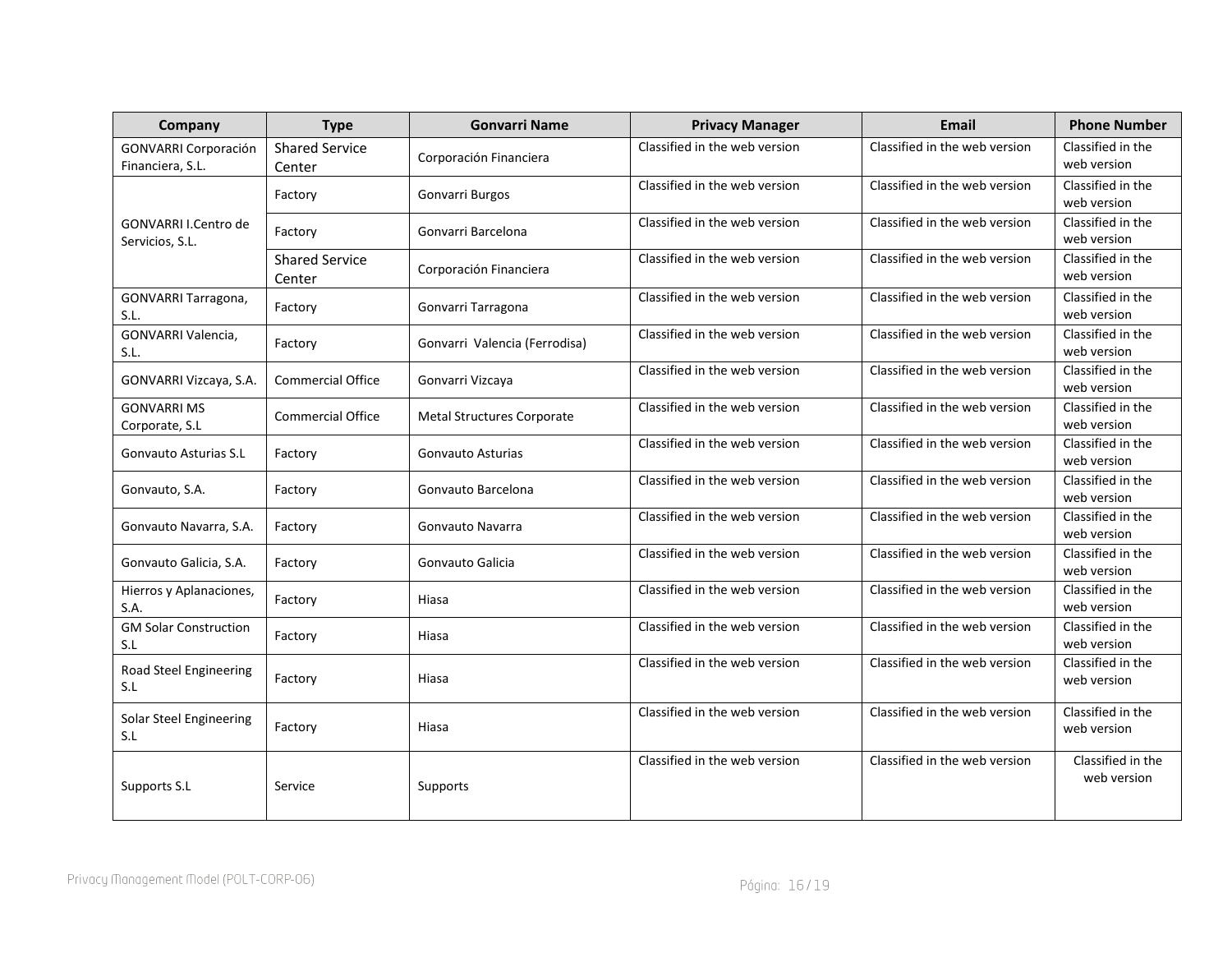| Company                                     | <b>Type</b>                | <b>Gonvarri Name</b>                                 | <b>Privacy Manager</b>        | <b>Email</b>                  | <b>Phone Number</b>              |
|---------------------------------------------|----------------------------|------------------------------------------------------|-------------------------------|-------------------------------|----------------------------------|
| Laser Automotive<br>Barcelona S.L           | Factory                    | LABA                                                 | Classified in the web version | Classified in the web version | Classified in the<br>web version |
| Laser Automotive<br>Valencia S.L            | Factory                    | LAVA                                                 | Classified in the web version | Classified in the web version | Classified in the<br>web version |
| GONVARRI Aluminium,<br>GMBH.                | Factory                    | Gonvarri Alumium                                     | Classified in the web version | Classified in the web version | Classified in the<br>web version |
| <b>GONVARRI Automotive</b><br><b>GMBH</b>   | Factory                    | Gonvarri Automotive                                  | Classified in the web version | Classified in the web version | Classified in the<br>web version |
| Gonvauto Thüringen,                         | Factory                    | Gonvarri Thüringen                                   | Classified in the web version | Classified in the web version | Classified in the<br>web version |
| <b>GMBH</b>                                 | <b>Commercial Office</b>   | Gonvarri Thüringen                                   | Classified in the web version | Classified in the web version | Classified in the<br>web version |
| GONVARRI Polska, SP,<br>ZO 0.               | Factory                    | Gonvarri Polonia                                     | Classified in the web version | Classified in the web version | Classified in the<br>web version |
| <b>GONVARRI Ptos.</b><br>Siderúrgicos, S.A. | Factory                    | Gonvarri Portugal                                    | Classified in the web version | Classified in the web version | Classified in the<br>web version |
| GONVARRI Czech,<br>S.R.O.                   | Factory                    | Gonvarri Chequia                                     | Classified in the web version | Classified in the web version | Classified in the<br>web version |
|                                             | Factory                    | Steel & Alloy Slitting Centre                        | Classified in the web version | Classified in the web version | Classified in the<br>web version |
|                                             | Factory                    | Steel & Alloy Narrow Products / Coil<br>Distribution | Classified in the web version | Classified in the web version | Classified in the<br>web version |
| Steel & Alloy Ltd.                          | Factory                    | Steel & Alloy UK                                     | Classified in the web version | Classified in the web version | Classified in the<br>web version |
|                                             | <b>Distribution Centre</b> | Steel & Alloy Distribution Centre                    | Classified in the web version | Classified in the web version | Classified in the<br>web version |
|                                             | Factory                    | Steel & Alloy Newton Aycliffe                        | Classified in the web version | Classified in the web version | Classified in the<br>web version |
| CF Group Oy                                 | <b>Commercial Office</b>   | CF Group Oy                                          | Classified in the web version | Classified in the web version | Classified in the<br>web version |
| Constructor Finland Oy                      | <b>Commercial Office</b>   | Constructor Finland Oy                               | Classified in the web version | Classified in the web version | Classified in the<br>web version |
| Dexion, GMBH                                | Factory                    | Dexion Alemania                                      | Classified in the web version | Classified in the web version | Classified in the<br>web version |
| Dexion Kft                                  | <b>Commercial Office</b>   | Dexion Hungria                                       | Classified in the web version | Classified in the web version | Classified in the<br>web version |
| Dexion NV/SA                                | <b>Commercial Office</b>   | Dexion Belgica                                       | Classified in the web version | Classified in the web version | Classified in the<br>web version |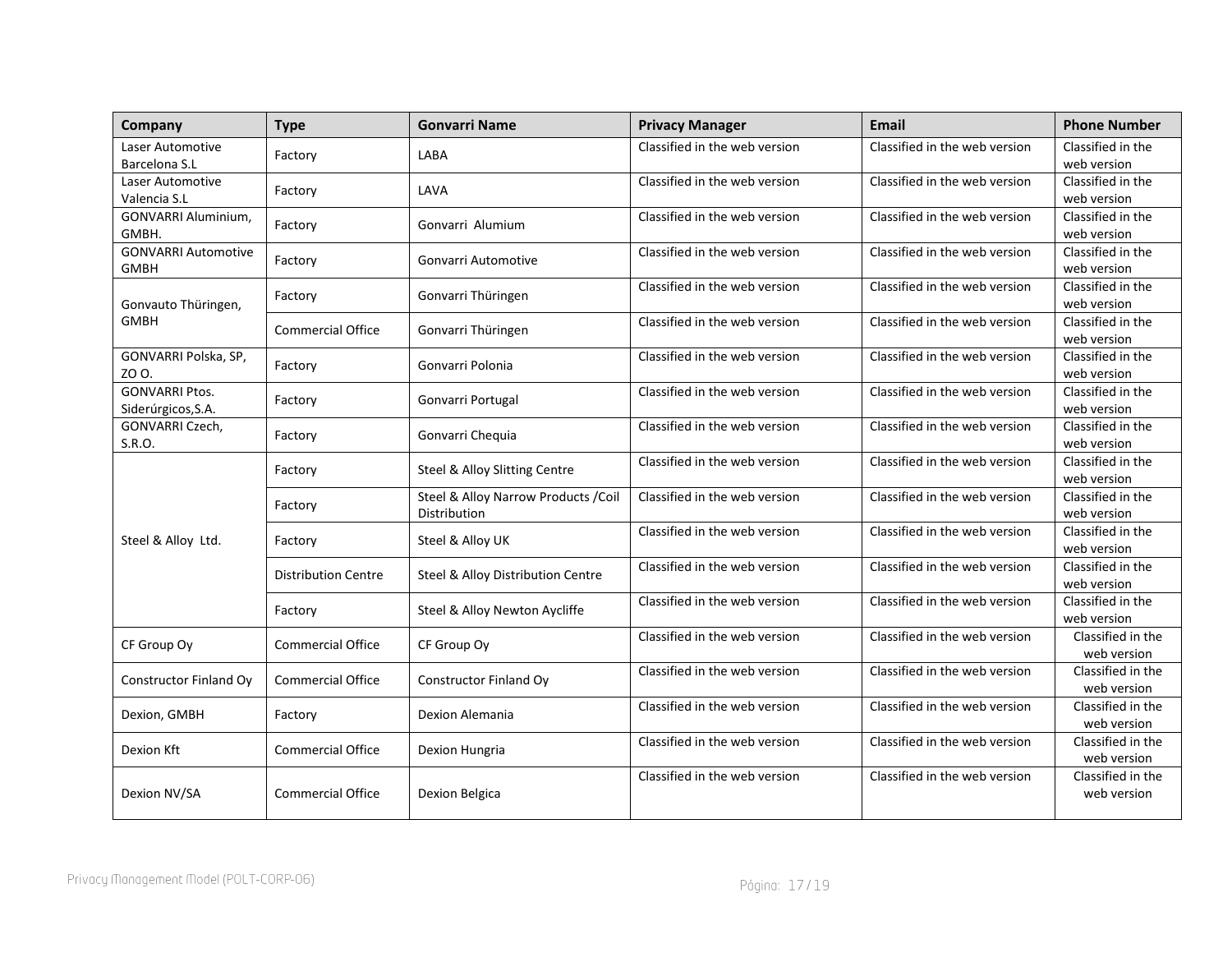| Company                                        | <b>Type</b>                     | <b>Gonvarri Name</b>       | <b>Privacy Manager</b>        | Email                         | <b>Phone Number</b>              |
|------------------------------------------------|---------------------------------|----------------------------|-------------------------------|-------------------------------|----------------------------------|
| Dexion Storage<br><b>Solutions SRL</b>         | Factory                         | Dexion Rumania             | Classified in the web version | Classified in the web version | Classified in the<br>web version |
| <b>Constructor Sverige AB</b>                  | <b>Commercial Office</b>        |                            | Classified in the web version | Classified in the web version | Classified in the<br>web version |
| <b>Constructor Shared</b><br>Services AB       | <b>Shared Service</b><br>Center | <b>Constructor Suecia</b>  | Classified in the web version | Classified in the web version | Classified in the<br>web version |
| Dexion Polska Sp. Z.o.o                        | <b>Commercial Office</b>        | Dexion Polonia             | Classified in the web version | Classified in the web version | Classified in the<br>web version |
| Dexion SRO Czech                               | Commercial Office               | Dexion Chequia             | Classified in the web version | Classified in the web version | Classified in the<br>web version |
| Dexion Spol sro                                | <b>Commercial Office</b>        | Dexion Eslovaquia          | Classified in the web version | Classified in the web version | Classified in the<br>web version |
| Constructor Group UK<br>Ltd                    | <b>Commercial Office</b>        | <b>Contructor UK</b>       | Classified in the web version | Classified in the web version | Classified in the<br>web version |
| <b>Constructor Dexion</b><br><b>Holland BV</b> | <b>Commercial Office</b>        | Dexion Holanda             | Classified in the web version | Classified in the web version | Classified in the<br>web version |
| <b>Constructor Danmark</b><br>A/S              | <b>Commercial Office</b>        | <b>Constructor Denmark</b> | Classified in the web version | Classified in the web version | Classified in the<br>web version |
| <b>Constructor Norge AS</b><br>Norway          | <b>Commercial Office</b>        | <b>Constructor Noruega</b> | Classified in the web version | Classified in the web version | Classified in the<br>web version |
| Flejes Industriales S.A                        | Planta                          | <b>FLINSA</b>              | Classified in the web version | Classified in the web version | Classified in the<br>web version |